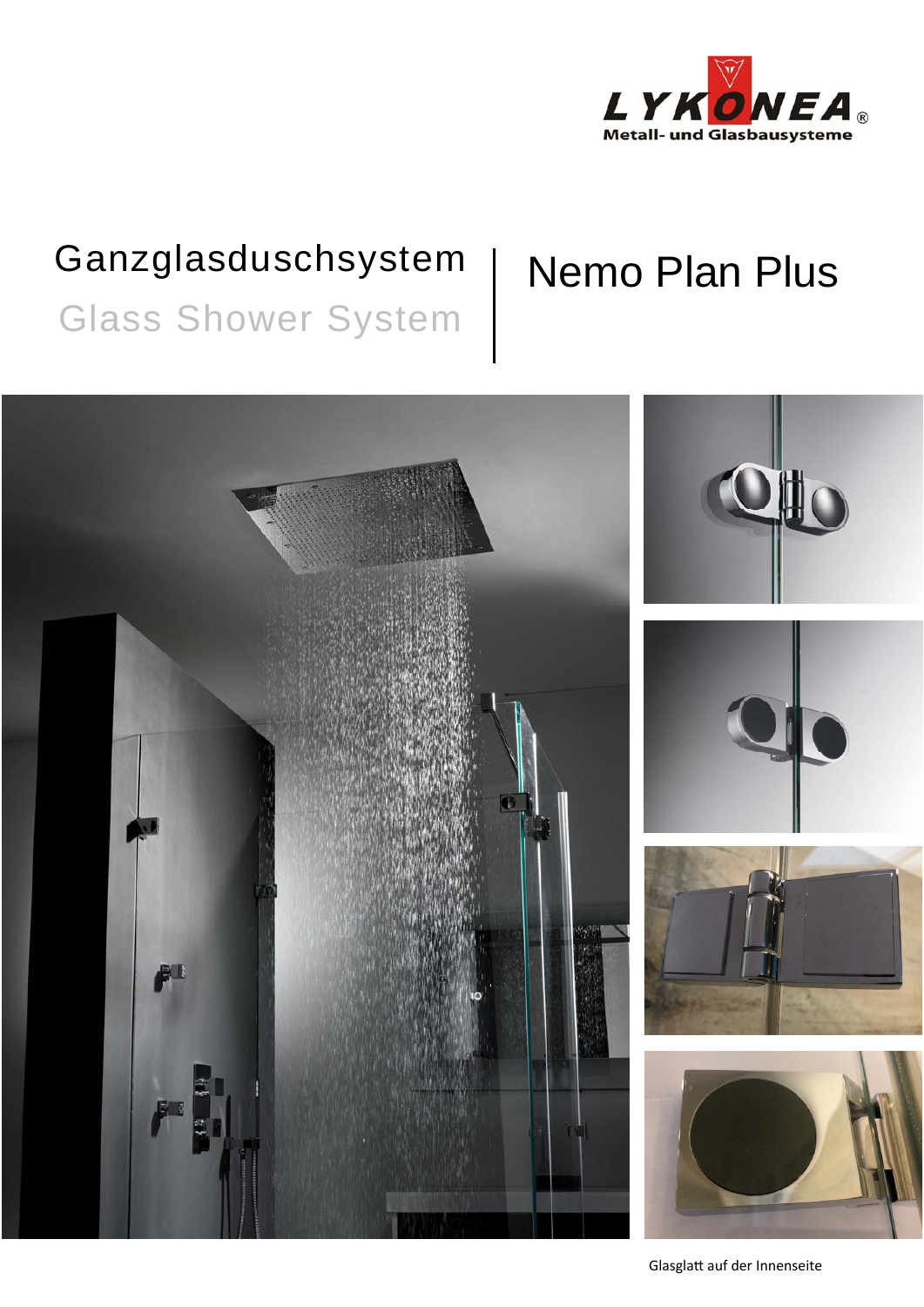NEMO PLAN PLUS NACH AUßEN ÖFFNEND I OUTWARD OPENING



 W/P = Fixed panels can be held with either brackets (W) or profiles (P)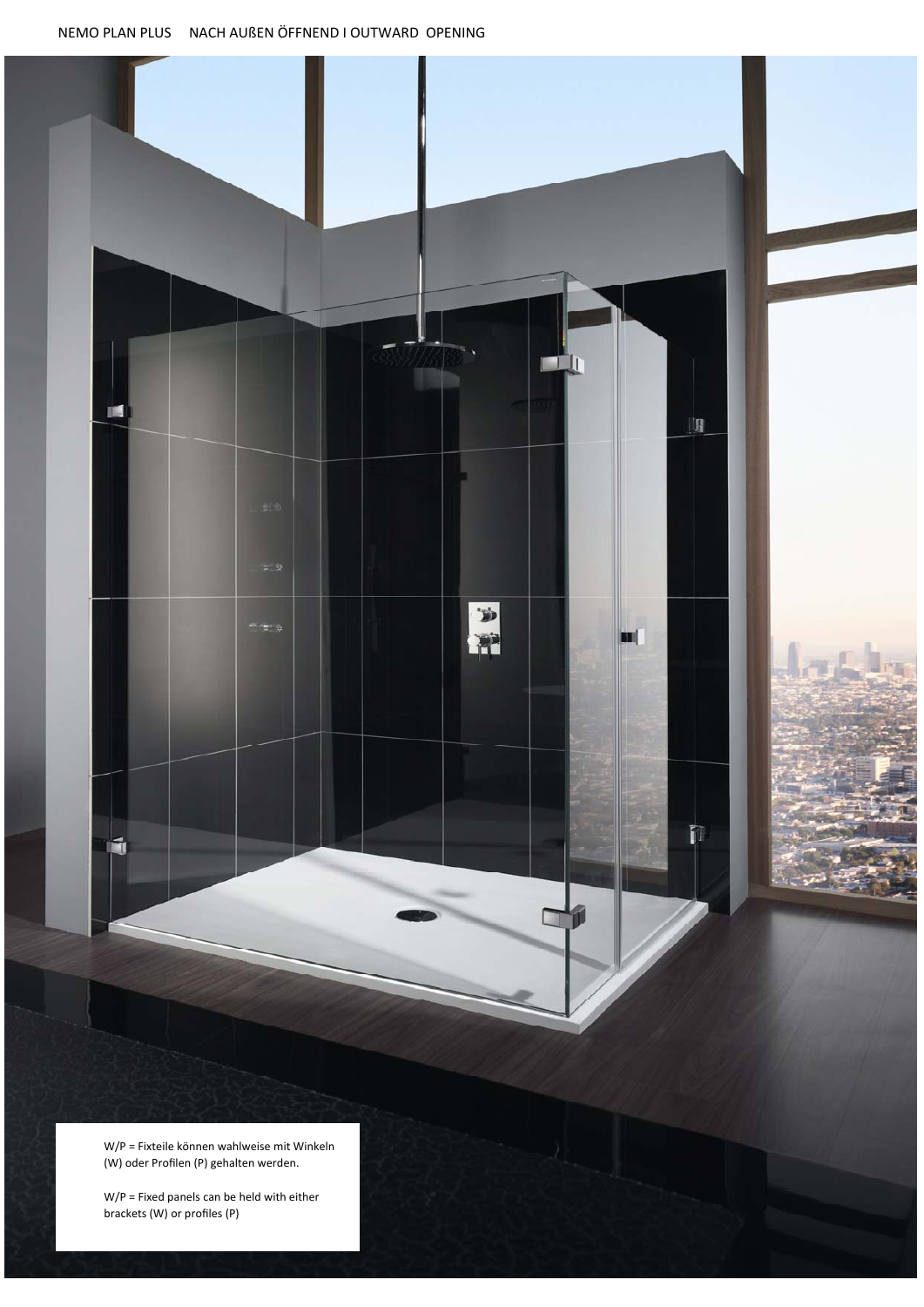

### **Eleganz trifft Funktion.**

Das Ergebnis: die erfolgreiche Systemverbindung NEMO PLAN PLUS. Durch die Schweißtechnik wird eine pflegeleichte Glasoberfläche auf der Innenseite des Ganzglasduschsystems geschaffen. Glasreinigung wird so zum Vergnügen. Je nach Wahl ermöglichen eckige oder runde-Glas-Glas-Beschläge vielfältige Einsatzmöglichkeiten. Dabei bleibt die produkttypische Optik immer erhalten. Die konvex verlaufenden Oberflächen der Bänderprägen das anspruchsvolle Design

### Systemmerkmale

- nach außen öffnend  $\bullet$
- Glasbefestigung verschweißt (statt verschraubt), keine UV-Klebetechnik, keine Glas-Senkbohrungen (Ausn. Türknopf)
- vormontierte Beschläge (verschraubt auf aufgeschweißtem Edelstahlträgermaterial) dadurch reduzierte Montagezeit, kein Einstellen/Justieren notwendig
- Beschläge wartungsfrei (kein Verrutschen/Absacken der Tür)
- einfache Reinigung durch innen durchgängige Glasoberflächen
- Wandbefestigung mit Langlöchern- Winkel Glas/Wand 90° auch mit Anschraublasche nach außen
- Systemlieferung inkl. Glas
- Max. Tagfähigkeit (2 Beschläge) 60 kg

### Elegance meets functionality.

The flush clamping systems of the NEMO PLAN PLUS create a low-maintenance panel surfaceon the interior of the showercubicle that is a real pleasure to clean. There is a choice of Square or Round glass to-glass fittings, allowing a variety of configurations. The distinctive appearance of this product remains the same in all cases. with the convex hinge surfaces contri-buting to a sophisticateddesign environment.

**System features** 

 $\ddot{\phantom{a}}$ 

 $\lambda$ 

- outward opening
	- glass fixing strength welded (instead of screwed), no UVadhesive technology, no glass-countersunk drillings (exclusion door knob)
	- pre-fitted fittings (welded stainless steel support material) reduce assembly time, with no adjustment necessary
- fittings maintenancefree (no displacement/sagging of the door)
- easy cleaning thanks to an uninterrupted glass-surface inside
- wall fixing with elongated holes- bracket glass/wall 90° with sep. reversible external
- fixing plate-scope of supply includes glass
- Max. loading capacity (2 fittings) 60 kg



#### NEMO PLAN PLUS TYP 233 W - pol. verchromt



Band Glas/Glas 180°. Design eckig I hinge glass/glass 180°, Classic shape<br>with offset glass edges, design square



Flächenbündige Glasbefestigung, einfache Reinigung von innen I cour tersunk glass fixing, easy to clean from inside



Band Glas/Glas 180°, Design rund I hinge glass/glass 180°, Classic shape<br>with offset glass edges, design round



eschlageinheit Glas/Wand, innen, Design eckig I hinge unit glass/wall<br>inside, design square